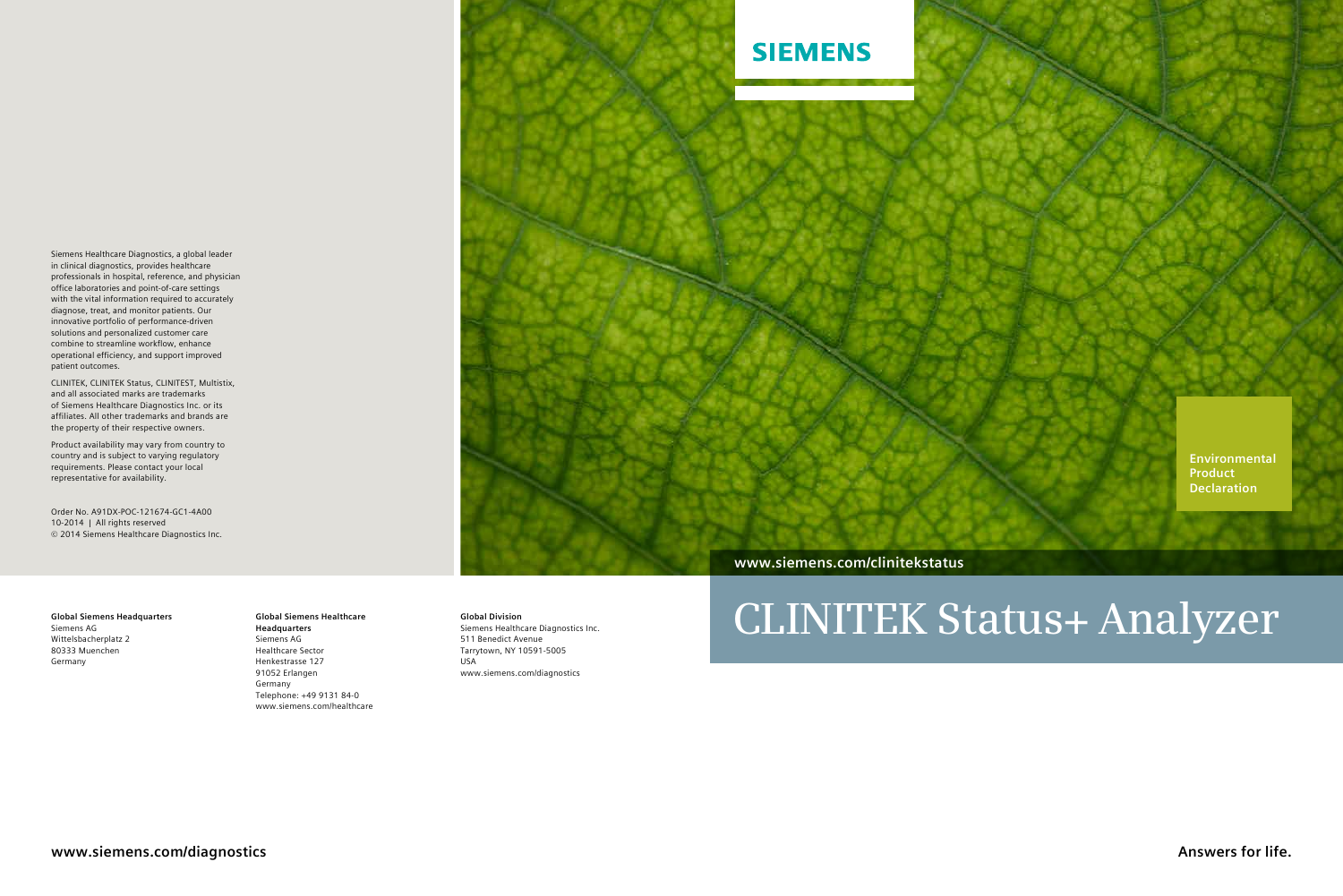## Impressive Progress: Implement the Ecological Advantages of CLINITEK Status+ Analyzer

**Get Convenient Point-of-Care Urinalysis with Improved Clinical Information**

### **System Overview**

The CLINITEK Status+ Analyzer is a CLIA-waived, point-of-care urinalysis analyzer that automatically performs and reads tests and provides improved clinical information when using new urinalysis test strips by Siemens Healthcare Diagnostics.

### **Ease of Use/Convenience**

- Simple, intuitive touchscreen operation
- Load test-analyzer does the rest
- Fast results in-office test results in about 1 minute
- Automatic printed report no manual transcription needed

### **Improved Data Integrity**

- New analyzer, along with patented test-strip technology, enables automatic checks (Auto-Checks) for:
- Identification of Siemens strip type
- $-$  Sample interference notes if common sample interferences are detected<sup>1</sup>
- Automatic error messages if strip has been exposed to humidity<sup>2</sup>
- Removes subjectivity of visually read results

### **Complete Point-of-Care Test Portfolio**

**Auto-Checks for Humidity** Checks each test strip for overexposure to humidity. If detected, reporting is prevented<sup>2</sup>



- MULTISTIX® 10SG is the most widely used urinalysis test strip for routine testing
- Albumin-to-creatinine ratio automatically calculated with CLINITEK Microalbumin 2 and CLINITEK Microalbumin 9 strips for early detection of kidney disease in patients with diabetes
- Analyzer accommodates cassette for CLINITEST® hCG testing for pregnancy

### **Future Ready**



when you are with simple upgrade kit

Includes hCG pregnancy testing

- Upgrade kits are available:
- For analyzer connectivity to LIS/HIS, EMR (electronic medical record), or data management software
- For bar-code data entry of: operator ID, patient ID, lot number, and expiration date of Quality Control material
- 1. Availability dependent on strip type. Feature not available in the U.S. 2. Available only with test strips that have the leukocyte pad.

**Automatic Strip Identification** Eliminates the need for operator to enter strip configuration

**Detects Common Sample Interference3** Provides printed comment if certain interferences are detected that could compromise results

**The easy-to-use, automated analyzer delivers quick, accurate, reliable results. And new advanced technology performs automated quality checks on every test for more precise decision making.**

The CLINITEK Status® + Analyzer is the latest addition to the CLINITEK® family, the most widely used urinalysis brand worldwide. The analyzer enhances confidence in clinical decisions and respects the environment.

- **Energy Efficiency** 36% decrease in energy consumption compared with previous version — CLINITEK Status Analyzer
- **Documentation of Product Substances**  All substances contained in the product and its packaging are documented
- **High Recyclable Content**  Nearly 99% of components can be recycled for materials or energy
- **Product Take-Back**  Product exchange program available
- **Environmental Product Declaration**  Available for download via the Internet at www.siemens.com/epd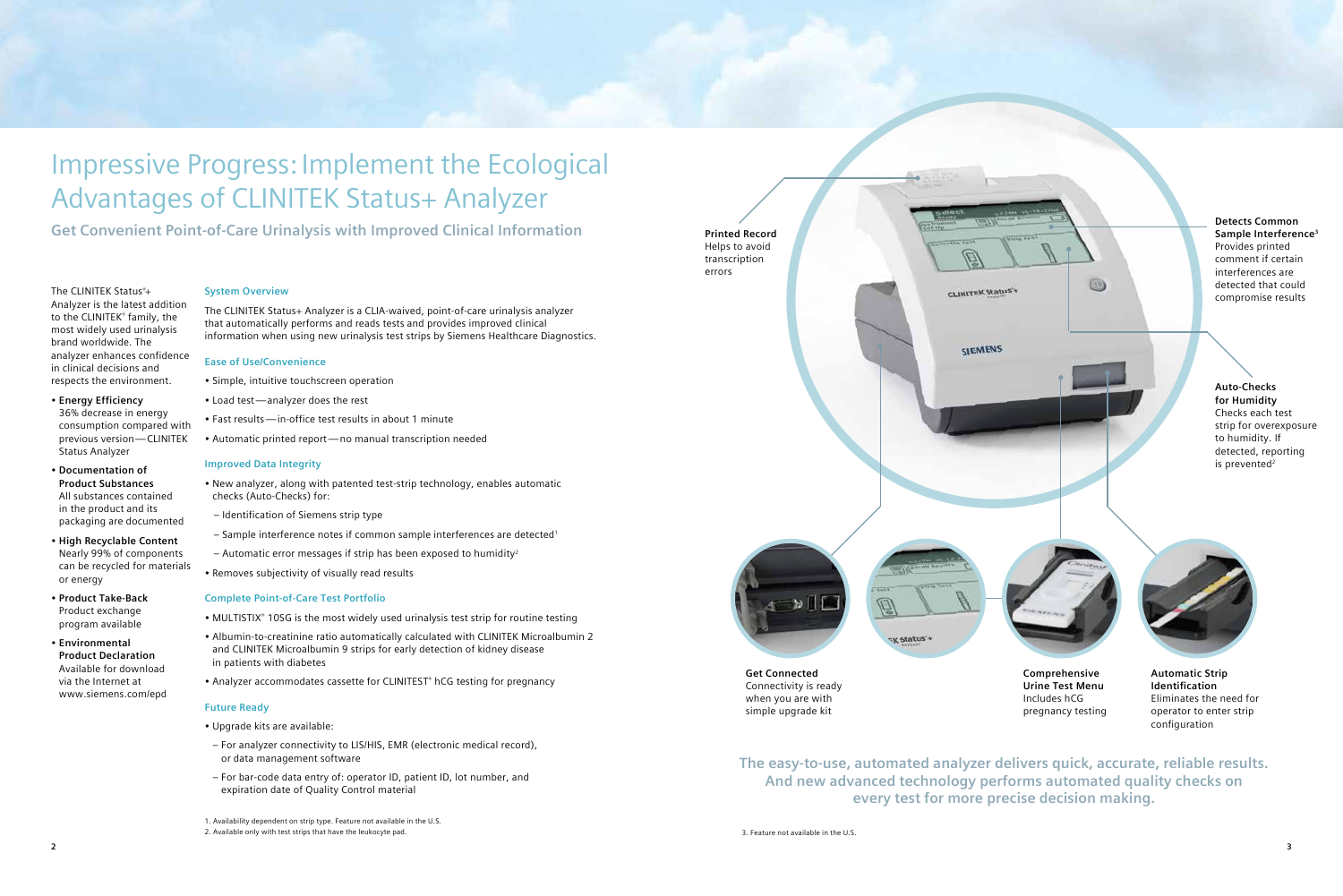#### **Environmental Management System**

Our environmental, health, and safety management system complies with ISO 14001 and OHSAS 18001 and helps us put our policy into practice.

In 2012, our global operations were certified by thirdparty registrar SGS as conforming to ISO 14001 and OHSAS 18001.

For more information about our environmental, health, and safety management system, go to www.siemens.com/healthcare-ehs.



## Form Follows Function... With a Smaller Footprint

### **Environmental Product Design**

Siemens Healthcare considers environmental factors during all phases of the product lifecycle, including material supply, production/delivery, use/maintenance, and end of life.

Our product design procedure fulfills the requirements of IEC 60601-1-9:2007 "Environmentally conscious design of medical electrical equipment."

This standard supports the effort to improve the environmental performance of our products.

### **Identification of Product Components**

| <b>Material Supply</b><br><b>Material Supply</b><br><b>Production/Delivery</b><br>From natural<br>From production of<br>resources to<br>delivery of semi-<br>components to operation<br>finished products<br>startup by the customer | Use/Maintenance<br>Includes daily<br>use by our customers<br>as well as<br>maintenance | <b>End of Life</b><br>From disassembly<br>at the customer site<br>through material and<br>energy recycling |
|--------------------------------------------------------------------------------------------------------------------------------------------------------------------------------------------------------------------------------------|----------------------------------------------------------------------------------------|------------------------------------------------------------------------------------------------------------|
|--------------------------------------------------------------------------------------------------------------------------------------------------------------------------------------------------------------------------------------|----------------------------------------------------------------------------------------|------------------------------------------------------------------------------------------------------------|



### Less Is More... More or Less

- \*Primary energy is the energy contained in natural resources prior to undergoing any manmade conversions (e.g., oil, solar).
- †The energy for use was based on 24-hour operation, year-round, over an estimated 7-year lifetime (on average) of the device. Material supply, production and transportation, and maintenance were kept equal for both analyzers. End-of-life options were not considered in the study due to regional differences in product take-back programs.

### **Cumulative Energy Demand**

Energy consumption is the most important environmental consideration for medical devices. This is why we use the Cumulative Energy Demand analysis to assess environmental performance. Cumulative Energy Demand is the total primary energy<sup>\*</sup> that is necessary to produce, use, and dispose of a device — including all transportation.

For the majority of products, most of the environmental impact stems from energy use during the use phase.



A comparative analysis of the primary energy demand during device use† indicated a 36% decrease in energy consumption between CLINITEK Status+ and the previous analyzer version (CLINITEK Status).

Unlike material supply, manufacturing, and end-of-life phases, the environmental impact of the use phase directly impacts our customers. At Siemens, we look constantly for ways to help our customers reduce their environmental burden.

### **Primary Energy Over Lifecycle Phases**

### **Product Take-Back**

Most of the materials used to produce the CLINITEK Status+ Analyzer are recyclable: 98% (by weight) can be materially and 1.8% energetically recycled.

At Siemens Healthcare, our product take-back program ensures that we address the environmental aspects of our products—even at the end of life. We also recycle components for material and energy value.